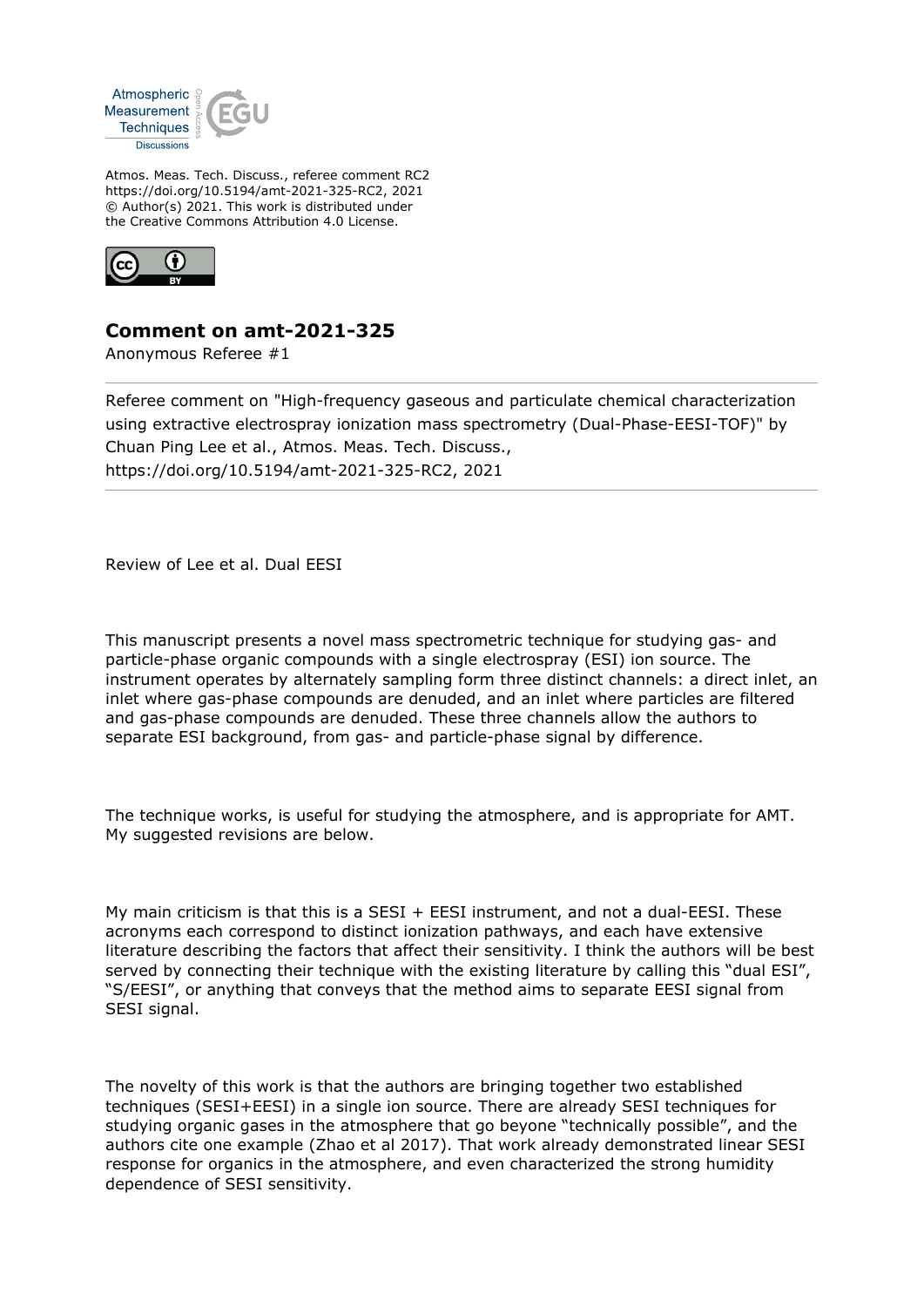Overall, I feel that there are significant details missing from this paper, covered in the additional comments below. The most critical area in need of discussion is the slow response time of the instrument to the gas-phase analytes, and how this response time affects the background subtraction. The authors largely avoid addressing this by sticking to raw time series instead of showing background-subtracted data, and since the background subtraction is central to the technique more detail is needed.

70: What was the ESI working solution? Looks like AcN:Water and NaI dopant, and I'm guessing the solvent ratio is 1:1, but this needs to be added to methods

158: [M+H]<sup>+</sup> ions for PTR-MS

169: EESI only occurs if there are soluble particles present to be intercepted by the ESI drops. So in the FP channel, only ESI is occurring, since there are no gas- or particle phase analytes. In the PP channel signal is due to both ESI and EESI. In the TP channel signal is ESI + EESI + SESI

178: The FP measurements surrounding the TP measurement are very uneven, due to the slow response time of the camphor gas. The subtraction of FP from TP is critical for determining gas-phase signal later in the paper, and so the authors must discuss how they defined average FP signal for slow-responding gases.

Fig 3: Should y-axis read "Relative Signal" instead of "Relative Gas Concentration"?

Fig 3: There is clear and consistent structure to the residuals of gas-phase (SESI) sensitivity, and the authors must address this. I do not agree that this is a linear response for gas-phase analytes.

Fig 6: I am unable to follow the significance of including the deprotonation ionization pathway from the nitrate CIMS. Are these data points all from a single experiment? Or did the authors run separate experiments with difference conditions in the Nitrate CIMS IMR? If it's all one experiment, then some acids are being detected as both [M+NO3]- and [M-H]- by the nitrate CIMS (e.g. C9H12O5, C9H14O5, and C9H16O5). Those two nitrate CIMS peaks would correspond to a single SESI peak [M+Na]+; so the authors should be summing the two nitrate CIMS signals in order to plot against the SESI signal, and not plotting the nitrate CIMS ionization mechanisms separately. There is no discussion in the text to help the reader understand the significance of the two ionization schemes, and the authors must add clarification.